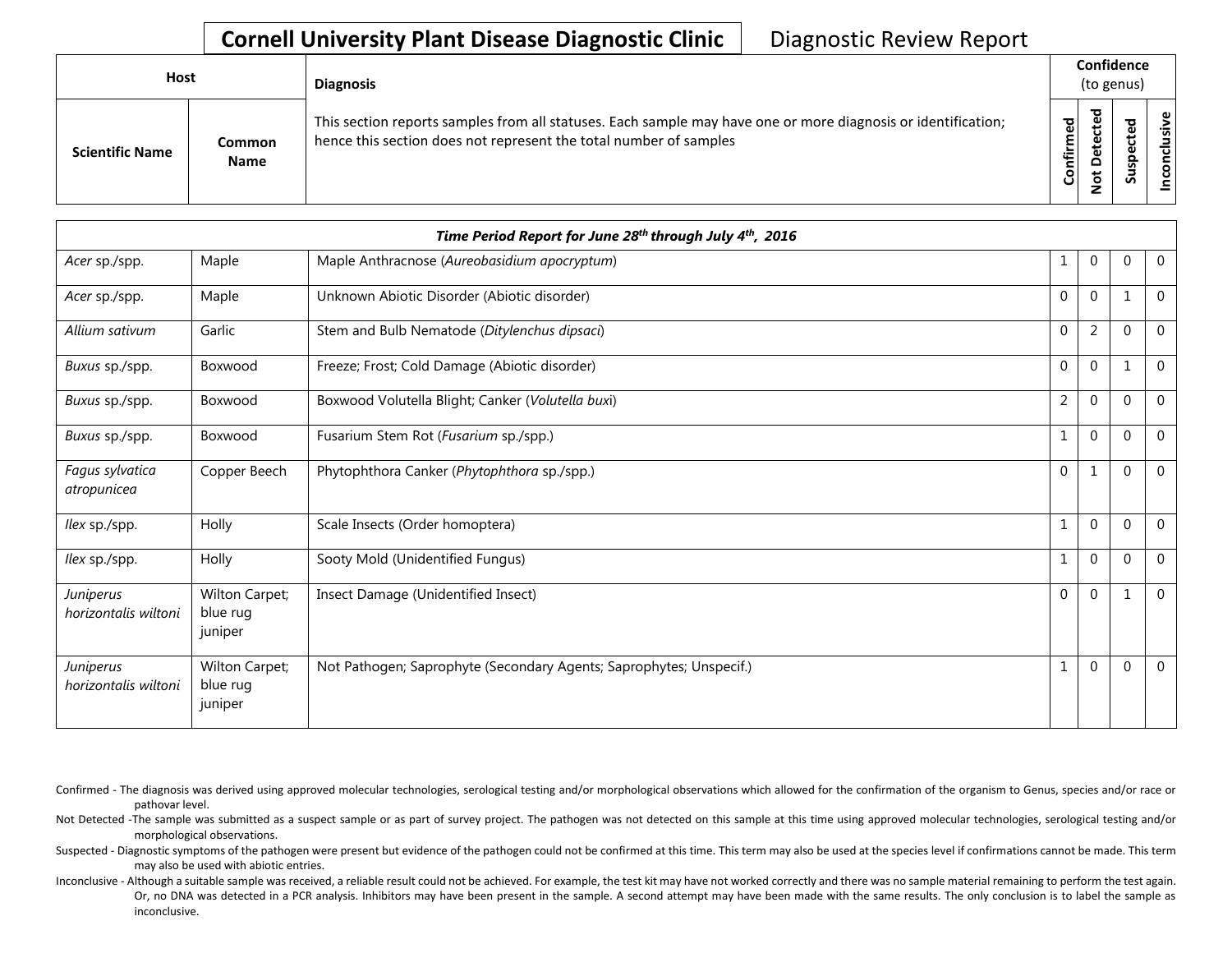## **Cornell University Plant Disease Diagnostic Clinic** | Diagnostic Review Report

| Host                   |                              | <b>Diagnosis</b>                                                                                                                                                                   |           | Confidence<br>(to genus)           |             |       |
|------------------------|------------------------------|------------------------------------------------------------------------------------------------------------------------------------------------------------------------------------|-----------|------------------------------------|-------------|-------|
| <b>Scientific Name</b> | <b>Common</b><br><b>Name</b> | This section reports samples from all statuses. Each sample may have one or more diagnosis or identification;<br>hence this section does not represent the total number of samples | Confirmed | ъ<br>ں<br>$\Omega$<br>پ<br>$\circ$ | ਠ<br>S<br>n | ∟ ہے. |

| Juniperus<br>horizontalis wiltoni | Wilton Carpet;<br>blue rug<br>juniper | Scale Insects (Order homoptera)                       | 1            | $\mathbf{0}$ | $\mathbf{0}$ | $\mathbf{0}$ |
|-----------------------------------|---------------------------------------|-------------------------------------------------------|--------------|--------------|--------------|--------------|
| Magnolia<br>acuminata             | Cucumber Tree                         | Phytophthora Canker (Phytophthora sp./spp.)           | $\mathbf 1$  | $\mathbf 0$  | $\Omega$     | $\mathbf 0$  |
| Microbiota<br>decussata           | Siberian<br>Cypress                   | Crown Rot; Root Rot; Stem Rot (Phytophthora sp./spp.) | $\mathbf{1}$ | $\mathbf{0}$ | $\Omega$     | $\mathbf 0$  |
| Microbiota<br>decussata           | Siberian<br>Cypress                   | Excessive Mulch (Abiotic disorder)                    | $\mathbf 0$  | $\Omega$     | $\mathbf{1}$ | $\mathbf 0$  |
| Pachysandra<br>sp./spp.           | Pachysandra                           | Leaf and Stem Blight (Volutella pachysandrae)         | $\mathbf{1}$ | $\mathbf 0$  | $\mathbf{0}$ | $\mathbf 0$  |
| Pachysandra<br>sp./spp.           | Pachysandra                           | Scale Insects (Order homoptera)                       | $\mathbf{1}$ | $\mathbf{0}$ | $\Omega$     | $\mathbf 0$  |
| Picea abies                       | Norway Spruce                         | Additional Sample Requested (Identification Analysis) | $\mathbf{1}$ | $\mathbf 0$  | $\Omega$     | $\mathbf 0$  |
| Picea abies                       | Norway Spruce                         | Unidentified fungus (Unidentified Fungus)             | $1\,$        | $\mathbf 0$  | $\mathbf{0}$ | $\mathbf{0}$ |
| Picea sp./spp.                    | Spruce                                | High Soil Moisture (Abiotic disorder)                 | $\mathbf 0$  | $\mathbf 0$  | 3            | $\mathbf 0$  |
| Picea sp./spp.                    | Spruce                                | Root Damage (Abiotic disorder)                        | $\mathbf 0$  | $\mathbf 0$  | 3            | $\mathbf 0$  |
| Picea sp./spp.                    | Spruce                                | Therrya Canker (Therrya picea)                        | $\mathbf{1}$ | $\mathbf{0}$ | $\Omega$     | $\mathbf 0$  |
| Pinus nigra                       | <b>Austrian Pine</b>                  | Diplodia Tip Blight; Canker (Diplodia sapinea)        | $\mathbf 1$  | $\mathbf{0}$ | 0            | $\mathbf{0}$ |

Confirmed - The diagnosis was derived using approved molecular technologies, serological testing and/or morphological observations which allowed for the confirmation of the organism to Genus, species and/or race or pathovar level.

Not Detected -The sample was submitted as a suspect sample or as part of survey project. The pathogen was not detected on this sample at this time using approved molecular technologies, serological testing and/or morphological observations.

Suspected - Diagnostic symptoms of the pathogen were present but evidence of the pathogen could not be confirmed at this time. This term may also be used at the species level if confirmations cannot be made. This term may also be used with abiotic entries.

Inconclusive - Although a suitable sample was received, a reliable result could not be achieved. For example, the test kit may have not worked correctly and there was no sample material remaining to perform the test again. Or, no DNA was detected in a PCR analysis. Inhibitors may have been present in the sample. A second attempt may have been made with the same results. The only conclusion is to label the sample as inconclusive.